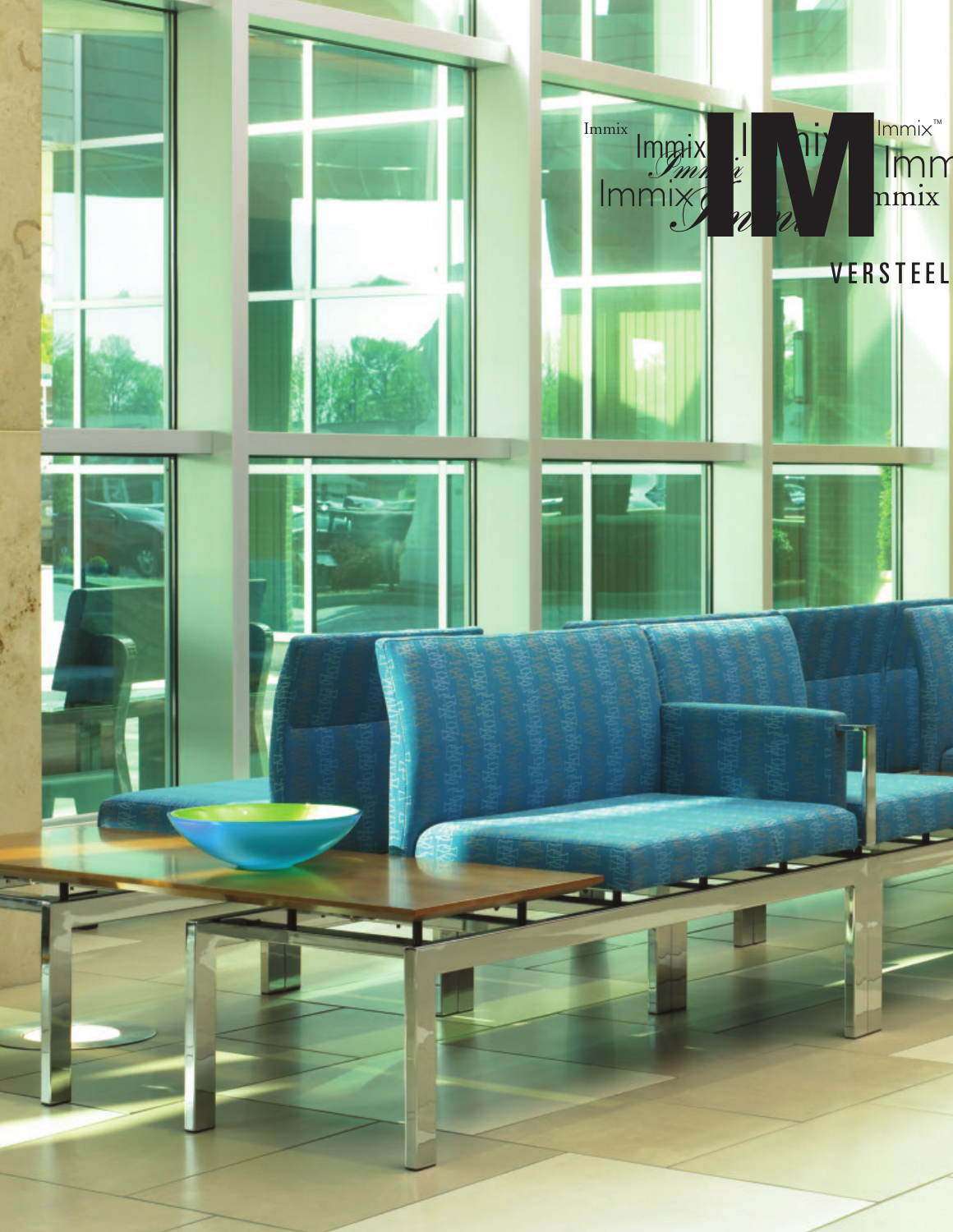Immix modular bench system from *Versteel* allows for the creative configuration of any seating need. Combine normal and bariatric in a single bench for healthcare, fit benches and tables to architectural elements for hospitality, or simply make a space more interesting with an alternative shape. Add backs, arms and even power/data for maximum comfort and utility, all built with the strong frame structure that you expect from Versteel. ®

Immix is the answer.

**MIX, BLEND AND MINGLE.**

04







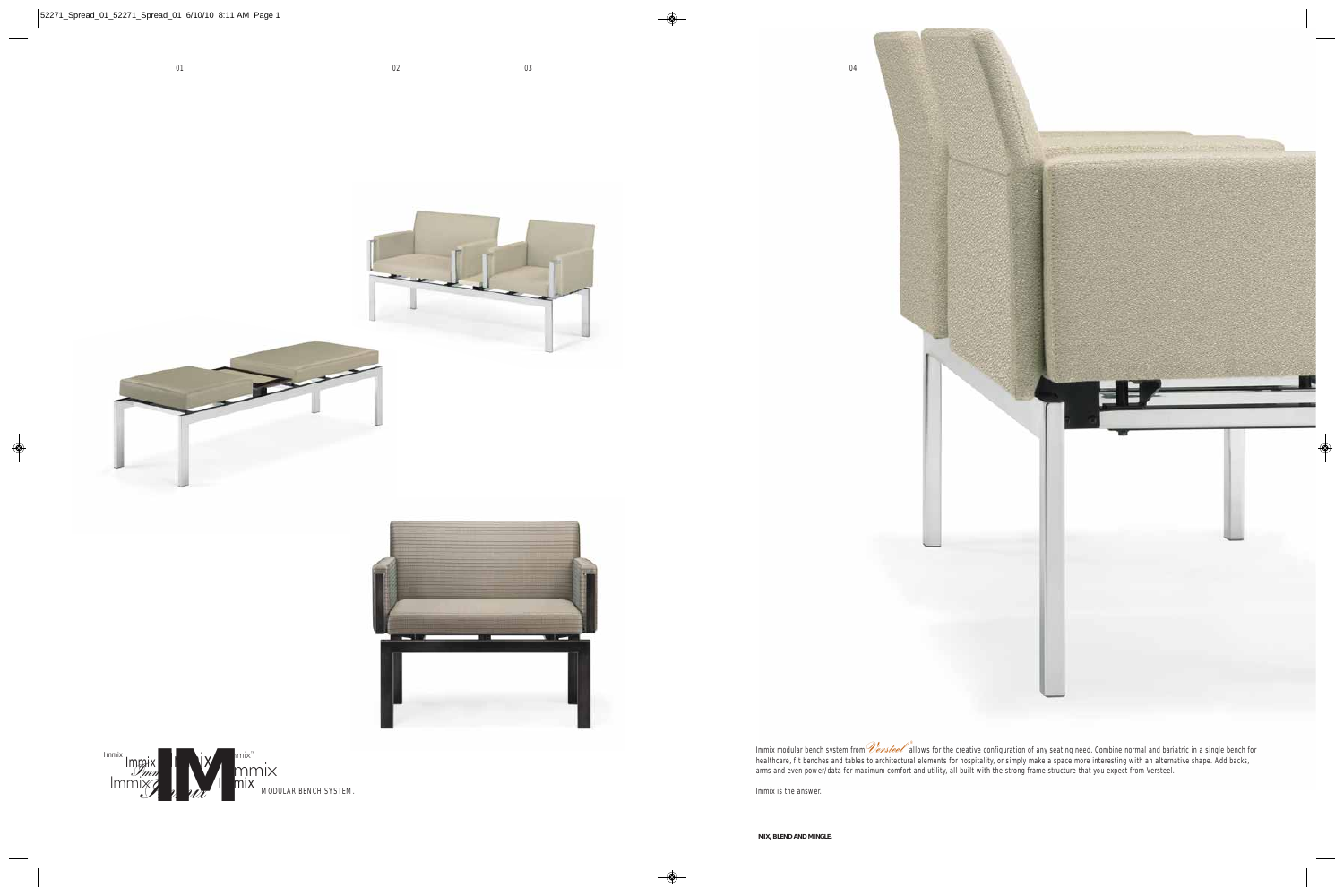



WWW.VERSTEEL.COM **Immix Gallery.** The images in this brochure, and volumes of others, can be found at the VERSTEEL web site and are available for downloading as both high and low resolution files. Peruse these images for ideas; download them for presentations.

Immix Immix Indian is a limmix

I I mix

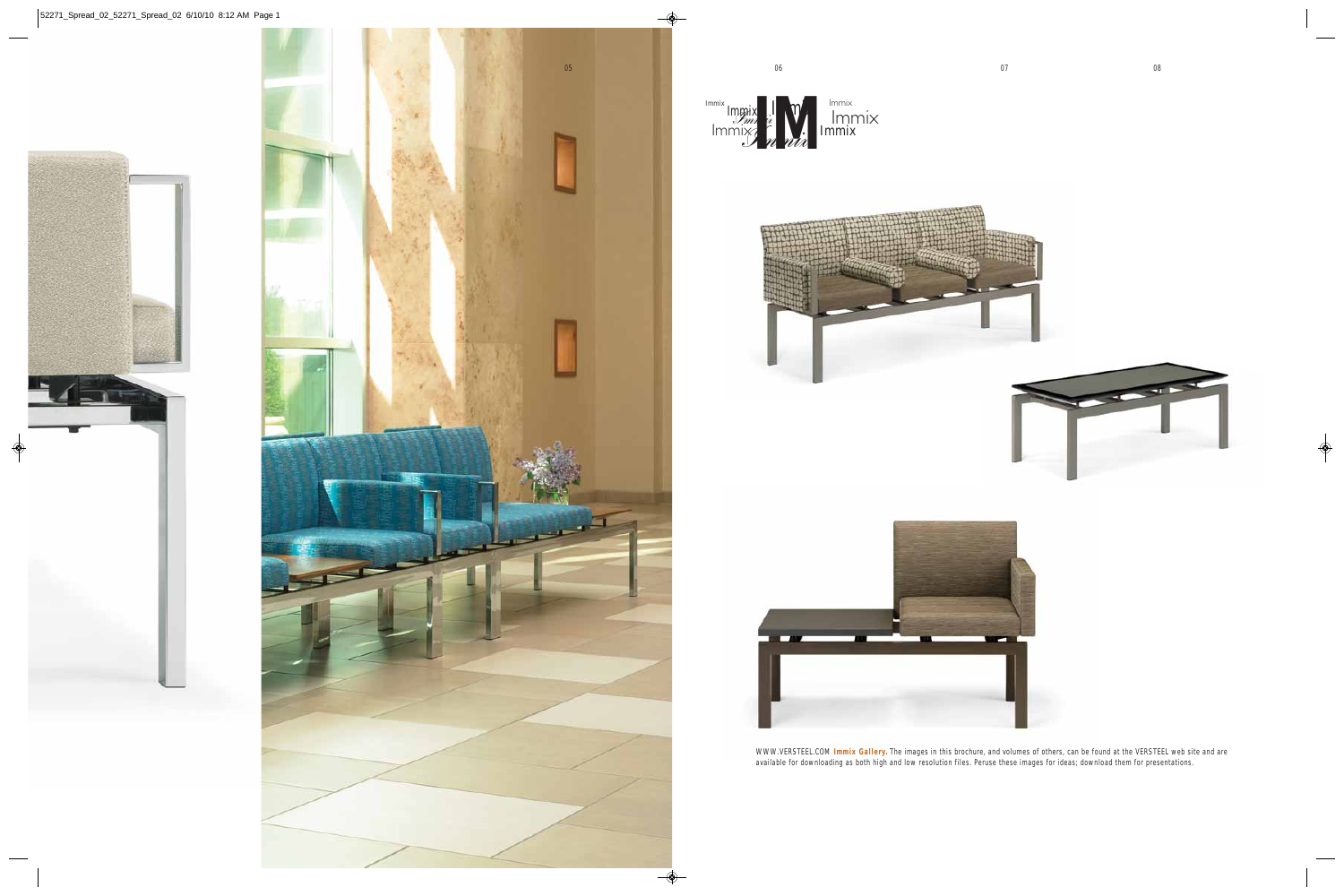

 $m = 7$ 

**THE REAL PROPERTY** 

÷

**IL PERSON** 

 $\frac{1}{2}$ 

1209

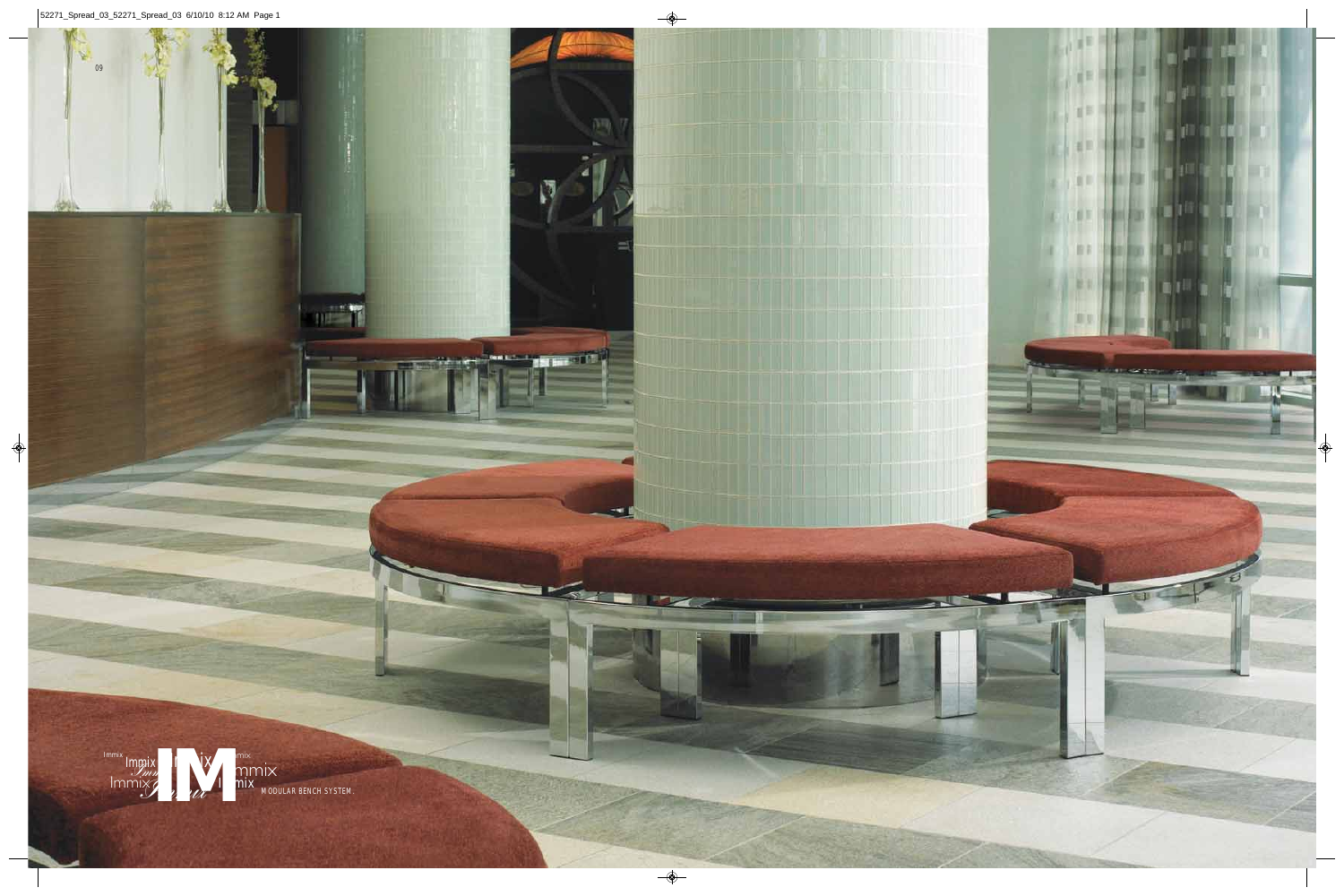



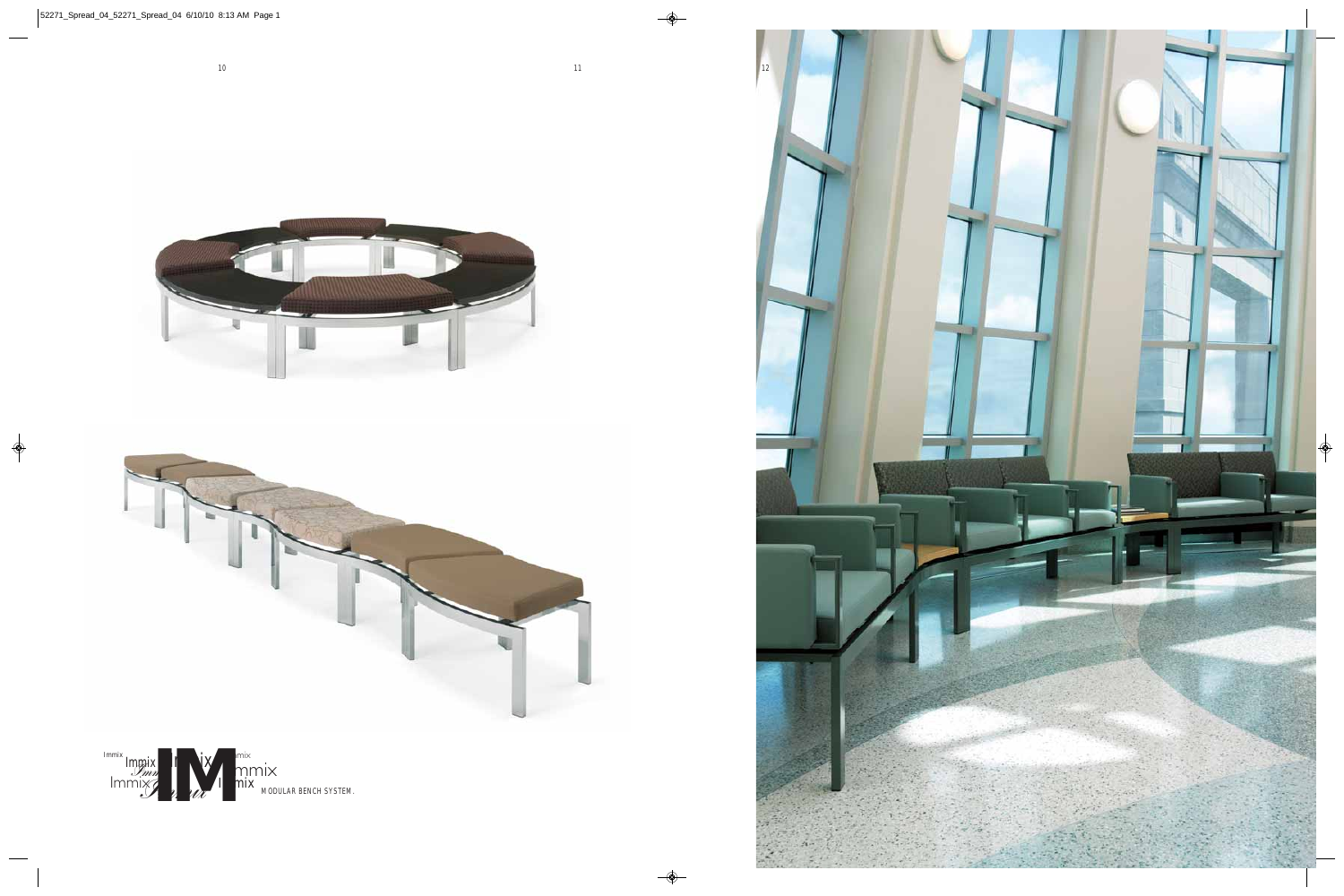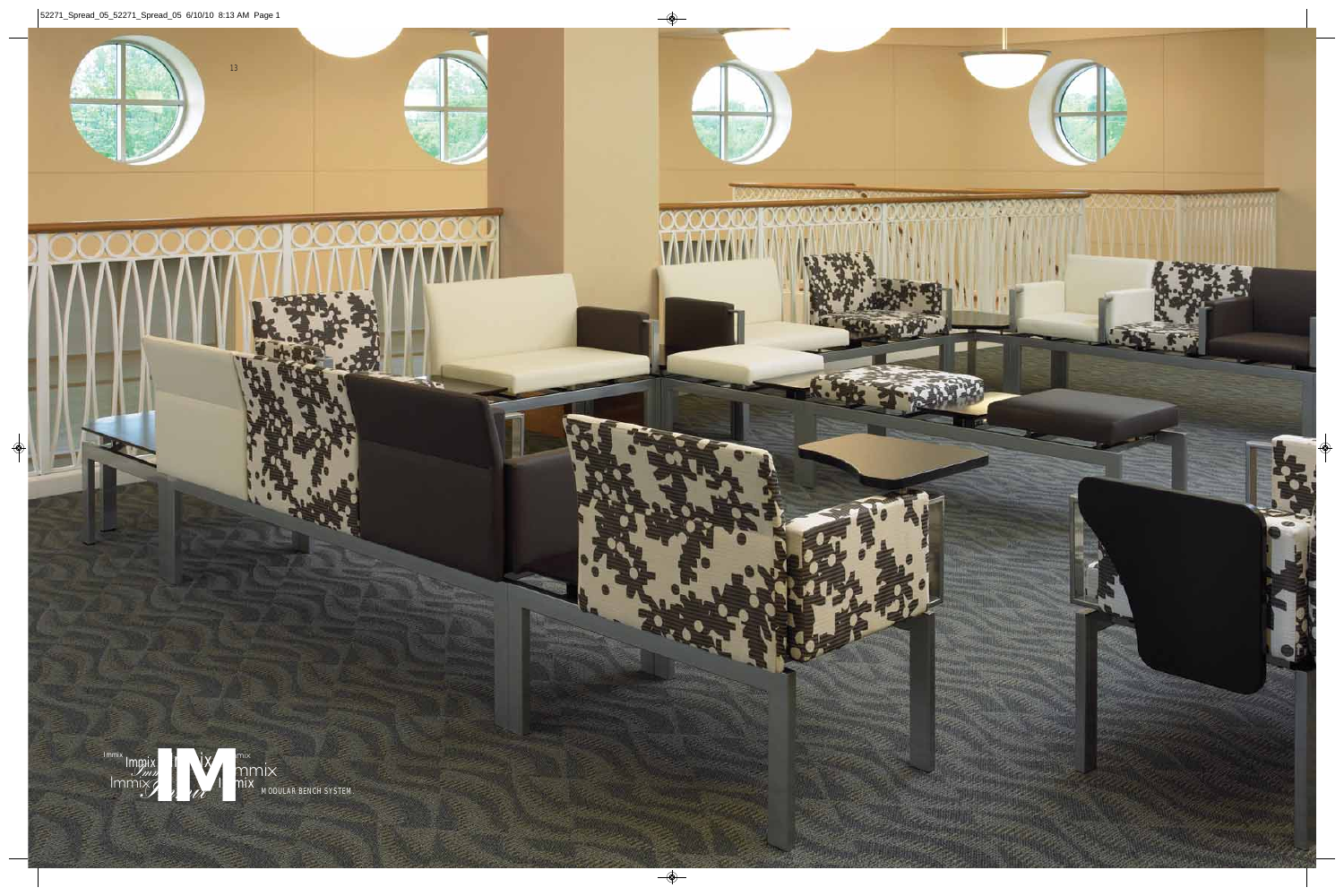







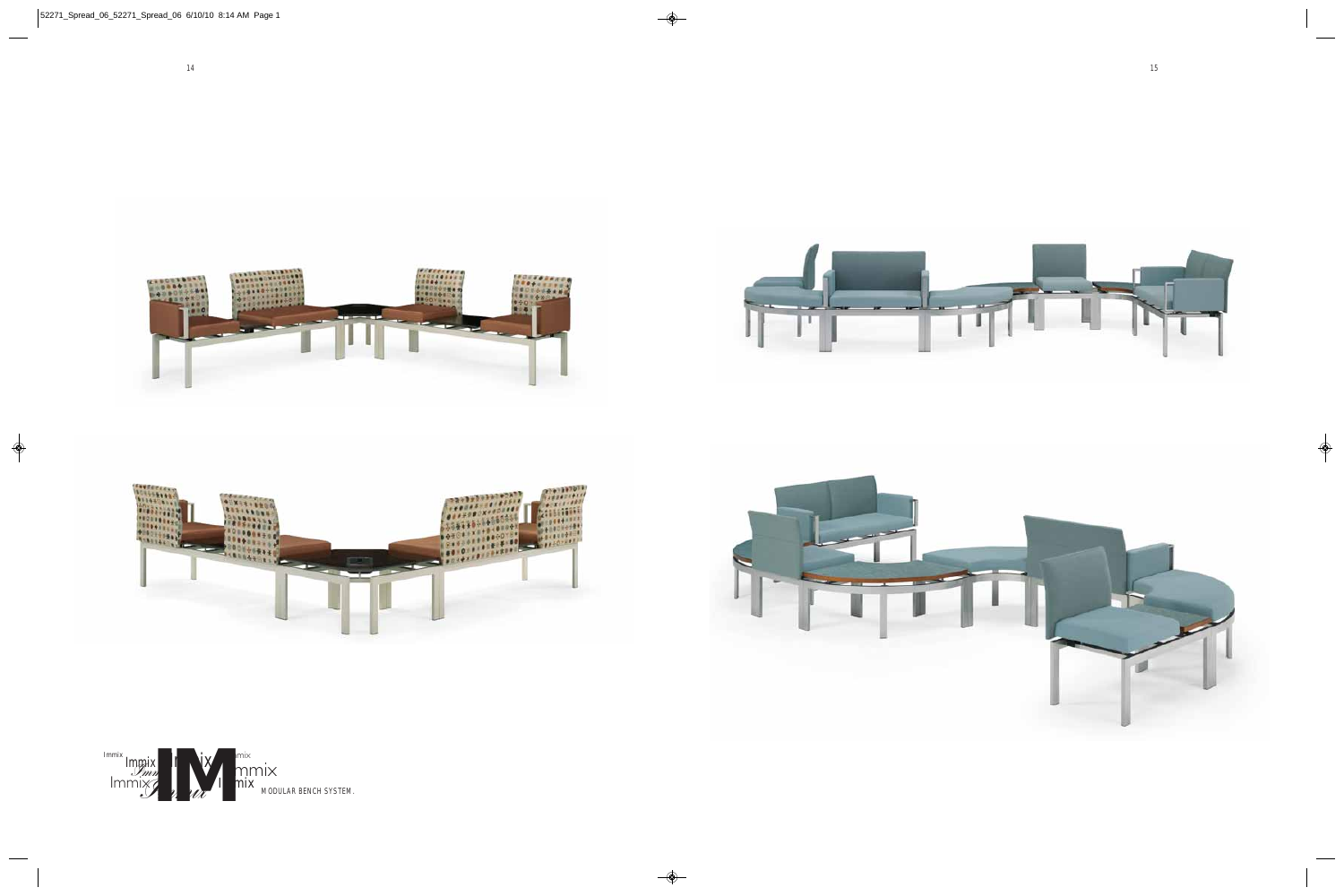FRAMES OF VARIED LENGTHS AND ANGLED CURVES WILL LINK AND CONNECT TO CREATE ALMOST ANY SHAPE. REFER TO THE VERSTEEL PRICE LIST FOR COMPLETE SPECIFICATIONS AND AVAILABILITY, BUT BE SURE TO CHECK WWW.VERSTEEL.COM BECAUSE WE'RE ADDING NEW FEATURES ALL THE TIME.

**BENCHES** The building blocks. Choose a frame length and then choose how you want it configured, creating mixed use benches by combining standard or bariatric seating with tables. Connect any number or size of benches to form shapes. **SHAPES** Your space is unique. With the standard lengths and curves, you can build a unit to fit almost any environment. And if you are dimensionally challenged, contact our Customer Service team for some engineering expertise. ARMS & BACKS Total specification flexibility. Add arms and backs to make chairs and couches, or to delineate a seating plan in a waiting or lounge area. Arms are available as standard (mixed material), fully upholstered or two-sided for backless benches. **OPTIONS** A little something extra. Get the most out of your bench by adding a custom finish, power/data, wire management, bolsters, and tablet arms. An Immix bench can be more than just a place to sit.

WWW.VERSTEEL.COM **Immix Gallery.** The images in this brochure, and volumes of others, can be found at the VERSTEEL web site and are available for downloading as both high and low



resolution files. Peruse these images for ideas; download them for presentations. 01 TWO-SEAT BENCH 66" FRAME, 20" Seat, 11" Top, 31" Seat, Chrome Frame 02 TWO-SEAT BENCH 66" FRAME, 31" Seat, 8" Top, 20" Seat, Upholstered Backs and Arms, Chrome Frame 03 BARIATRIC CHAIR 33" FRAME, 31" Seat, Upholstered Back and Arms, Powder Coat Frame TWO-SEAT BENCH 04 66" FRAME, 31" Seat, 8" Top, 20" Seat, Upholstered Backs and Arms, Chrome Frame MULTI-SEAT BACK-TO-BACK UNIT 05 Various Frames, Seats and Tops, Upholstered Backs and Arms, Chrome Frames Overall Footprint - 209" length, 55" depth THREE-SEAT BENCH 06 66" FRAME, 20" Seats, Upholstered Backs and Arms, Bolsters, Powder Coat Frame 07 ONE-SEAT BENCH 44" FRAME, 20" Seat, 22" Top, Upholstered Back and Fully Upholstered Arm, Powder Coat Frame 08 OCCASIONAL TABLE 44" FRAME, 44" Top, Powder Coat Frame 09 CIRCULAR UNITS 60° Frames, 60° Seats, Chrome Frames Overall Footprint - 92" width, 92" depth (interior circumference - 160") 10 CIRCULAR UNIT 45° Frames, 45° Seats, 45° Tops, Powder Coat Frames 11 SERPENTINE UNIT 30° Frames, 30° Seats, Chrome Frames 12 ARCHITECTURAL SHAPE UNIT Various Frames, Seats and Tops, Upholstered Backs and Arms, Powder Coat Frames Overall Footprint - 225" length, 57" depth 13 ARCHITECTURAL SHAPE UNIT Various Frames, Seats and Tops, Upholstered Backs and Arms, Tablets, Powder Coat Frames Overall Footprint - 214" length, 154" depth L-UNIT 14 Various Frames, Seats and Tops, Upholstered Backs and Arms, Powder Coat Frames 15 S-UNIT Various Frames, Seats and Tops, Upholstered Backs and Arms, Powder Coat Frames 16 THREE-SEAT BENCH 66" FRAME, 64" Seat, Upholstered Backs and Arms, Powder Coat Frame GO TO VERSTEEL.COM AND REVIEW THE IMMIX PRICE LIST FOR SPECIFICATIONS OF UNITS FEATURED IN THIS BROCHURE VERSTEEL